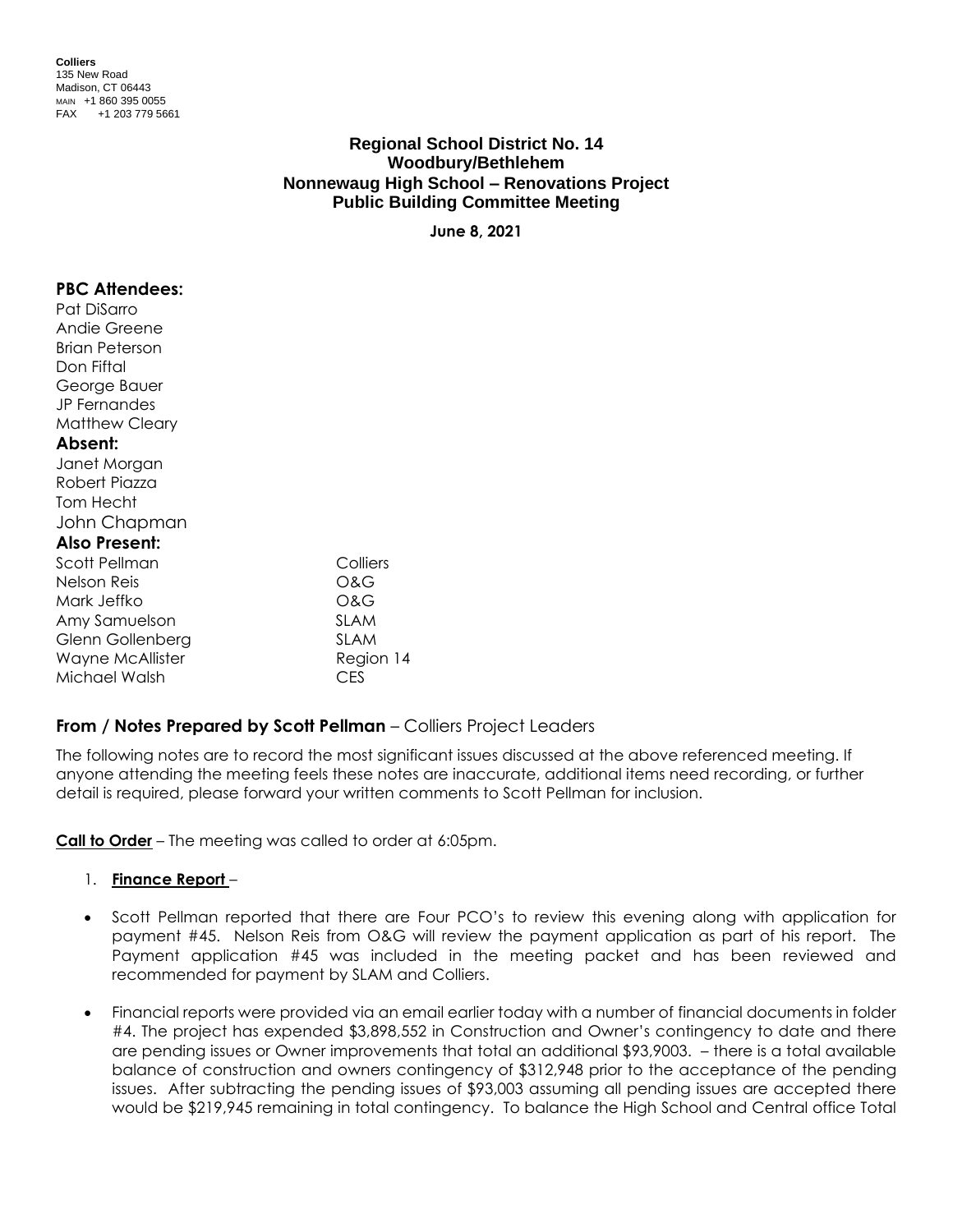project budgets approved by the State \$102,594 must be reserved for the Central Office project resulting in a total available contingency for the High School project of \$117,351. This available contingency will be reduced by SLAM and Colliers management and close out costs for services that are being completed hourly. Colliers along with the design team is doing their best to minimize these costs moving forward.

- Colliers and O&G attended multiple meetings where they reviewed all State change orders in detail with OSCG&R staff. A summary of the updated eligible costs was provided in the meeting packet. items highlighted in yellow have specific reviews still pending by the State and those reviews may result in some additional reimbursement. Our current understanding based on the notes from the meeting is that the eligible construction costs for the submitted change orders has increased from \$800,526 to \$1,589,117.
- Colliers has taken the information from the State change order eligibility coordination and created an updated estimate of the potential Regions portion of the construction costs based on the current identified ineligibles and pro-rated soft costs. This is a preliminary working estimate and the final costs to the Region will be determined as part of the final State audit that will take place after completion of the project. Based on the current understanding of the numbers without complete State input the cost to the Region is approximately \$37,290,572 or \$1,474,738 below the referendum target of \$38,765,310.
- An updated Cash flow was also provided that assume the project will be completed this summer and all final payments executed by September 2021.
- **PM Report** Scott Pellman reported on the following:
	- **a.** Project Update –
- In addition to the State meetings there was an Owner, Architect, Contractor meeting last week to review current issues. These meetings will now take place only as needed through the project close out period. The next MEP coordination meeting has been scheduled for Tuesday 8-15-2021 and will confirm direction for MEP summer work based on PCO discussions from this evening. There have been a number of meetings to discuss the VRF controls with the design team, O&G, and the contractors along with the commissioning agent and Owners representatives. Punch list work is nearing completion and O&G has been working hard to find contractors willing to take on the final added scope items, specifically for electrical items. Lighting controls have been a focus of the team and we are awaiting information from the manufacturer on some of the sporadic flickering that has occurred throughout the main building.
	- 2. **PCO reviews** The following PCO's were presented to the committee.

**PCO-312R** – Contingency Draw – O&G – (\$127,428.39 CM Contingency)

o This PCO was reviewed in detail between Scott Pellman and Kurt Lavaway from Colliers along with Nelson Reis and Mark Jeffko from O&G This covers time for O&G oversight from last June through the fall of 2020 for scope changes. Through the review meetings the time was reduced from the original proposal and has been carried on the O&G report since late last year. Now that the end of the project is in sight, Colliers is recommending that this reviewed PCO be moved forward. Since the fall of 2020 O&G has included management time on each of the individual approved PCO's so no further oversight expenses are anticipated except for those associated with future approved PCO's that will be included with each independently.

**PCO 343** - Nelson Reis stated that this PCO was discussed and approved at the Last meeting.

**PCO-345** – VRF Controls Modifications - Contingency Draw – O&G – (\$118,857 CM Contingency)

o This PCO has been the subject of a number of meetings and needs to be moved forward so the project can be closed out. Scott Pellman, Nelson Reis, and Amy Samuelson explained the issue and how the VRF's were initially wired throughout the different phases of the project and what controls were specified and need to be installed to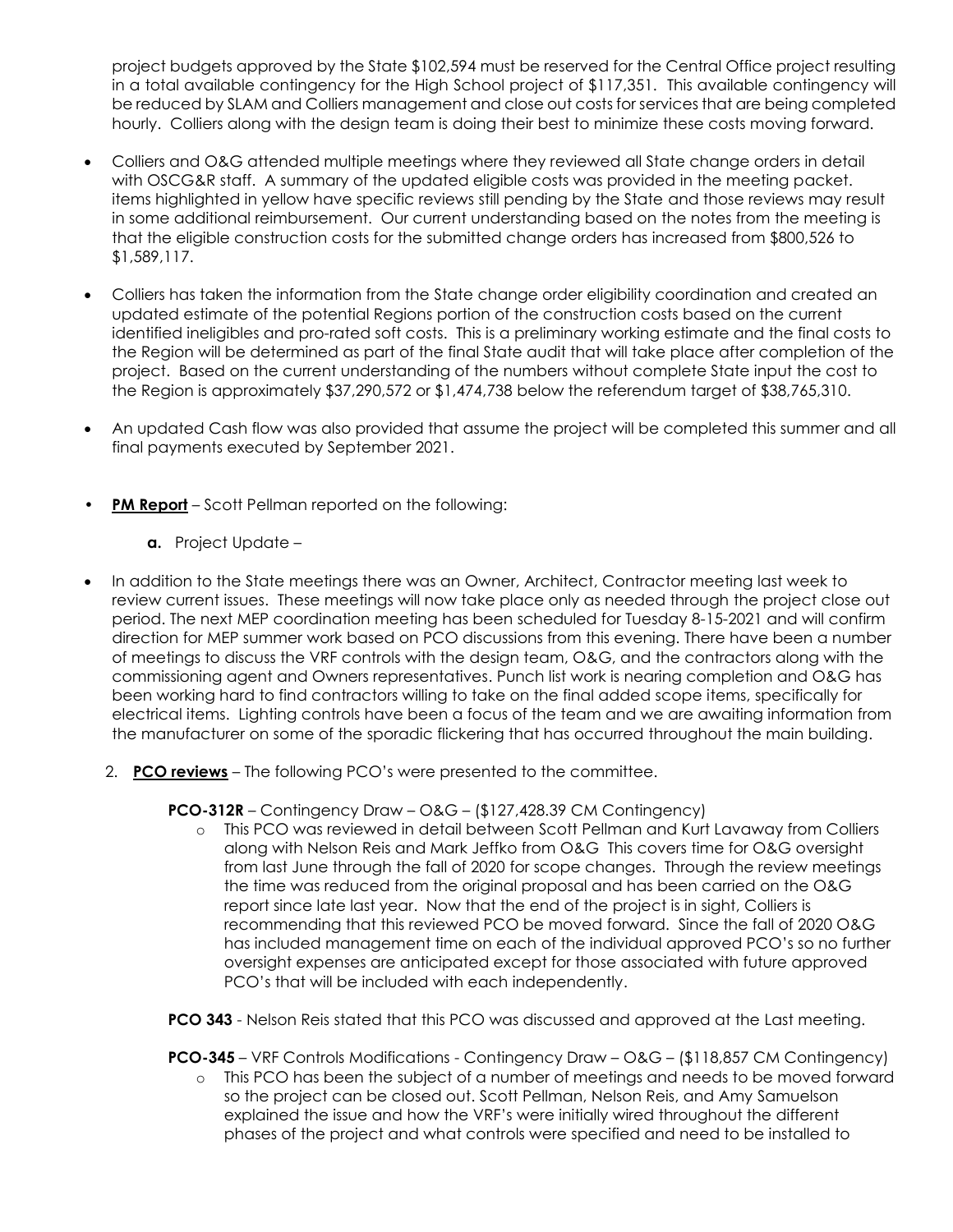complete the project. The PCO also includes a fan mode change which is a modification to the originally specified sequence of operations to address drafts in the rooms when the spaces are not calling for heating or cooling. O&G is recommending that the work be performed T&M. The PCO currently includes OT rates and now that the proposed work will be competed in the summer will not be required.

## **PCO-349** – Contingency Draw – O&G – (\$5,077 CM Contingency)

o This PCO addresses mechanical and painting work that will be applied to the CM contingency. Nelson Reis discussed the mechanical and painting work. The painter had to go back into the gym and paint areas adjacent to locations where the spray foam was added after the final painting occurred which was a phasing issue. The mechanical pump service invoice addressed a failed control board that had been operating properly for over 2 years and was no longer under warranty. O&G contacted the contactor and had the board replaced.

# **PCO 348 –** Leak Detection – 25,314

Nelson reis presented the PCO which is currently being reviewed by the design team. This provides a floor puck to sound an alarm if a leak is noted in the mechanical areas under DOAS and AHU's throughout the building.

# **Architect update** – Amy Samuelson

• The architect and design team have been participating in PCO discussions, CES is on the call to address any questions. There is no new issued on the design front. The design team is focused on completing the punch list reviews.

#### **Project Update -** Nelson R-

• Nelson Reis provided an updated on the CM contingency which stands at \$74,150 after all potential PCO's discussed earlier in the meeting are applied. Added scope and outstanding work was reviewed as highlighted in yellow in the report. PCO-184 for the toilet room heat is being re-priced by Wiremen, Roger walked the building with them today for the pricing. The insulation work has been scheduled and the materials have been procured. The payment application matches the report and was reviewed for the scope of work completed in April. The majority of the funds for this moths application are for retainage release here the contractor has submitted all required release of liens, consent of surety and CHRO paperwork.

George Bauer stated that the committee

Is willing to have special meeting to move pending PCO';s forward so all work can be completed this summer.

#### **Motions 6-8-21 PBC meeting**

#### **PCO-312R**

Motion that the public building committee approve PCO - 343 dated 10/16/2020 for CM added general conditions for June through October 2020. in the amount of \$127,428.39 as a zero-cost change order to be applied to the CM Contingency

**George Bauer made a motion that the public building committee approve PCO - 312 dated 10/16/2020 for CM added general conditions for June through October 2020. in the amount of \$127,428.39 as a zero-cost change order to be applied to the CM Contingency Moved By Patrick DiSarro Seconded by JP Fernandez - All in favor-. Unanimous- Motion passes**